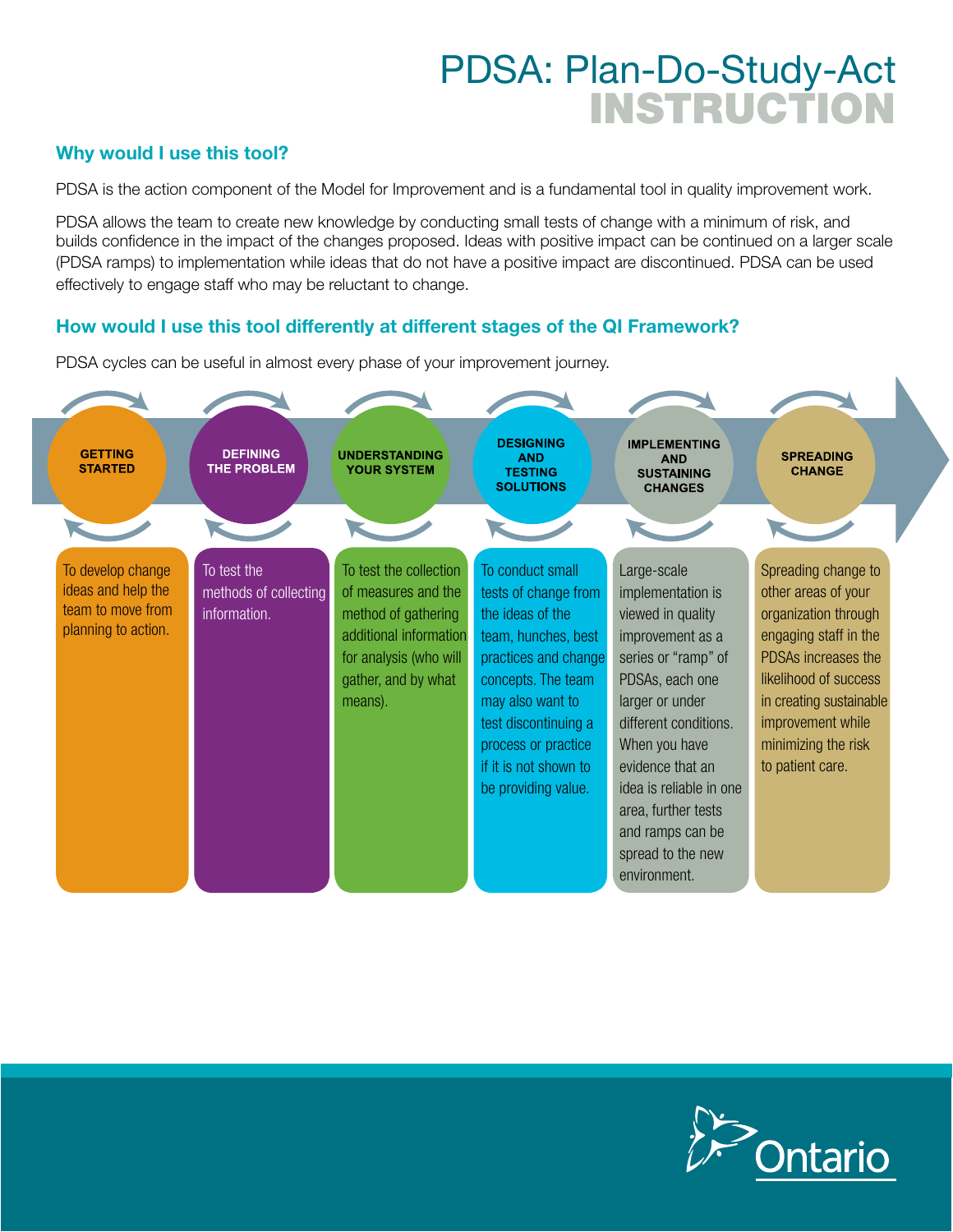### PDSA: Plan-Do-Study-Act INSTRUCTION

...continued from front page

#### How do I use this tool?

PDSAs are carried out in a step-by-step process to build knowledge and create sustainable change.

#### Step 1: Plan

- Be specific about the aim of the test.
- Make predictions about what will happen and why, as this reflects beliefs about the operation of your system.
- Answer Who? What? When? Where? questions specifically, and include a data collection plan.

#### Step 2: Do

- Carry out the test.
- Document the outcome of the test and other observations, positive and negative.

#### Step 3: Study

- Analyze the data.
- Compare the data to your predictions.
- Discuss what has been learned.

#### Step 4: Act

- Depending upon the results, decide whether to adapt, adopt or abandon the next test.
- Start to prepare for the next PDSA cycle.

#### What do I need to use this tool?

#### **Materials** • PDSA Template • Pen/pencil Timing PDSA can be done fairly quickly if you are clear on what you are trying to accomplish. Tests of change can take an hour, a shift, or a day, depending upon the frequency of the change being tested. **Setup** Can be done as a team or by an individual.

#### What tips and tricks will be useful in facilitating this tool?

Always complete the test in writing, including your predictions; this gives the tool structure, encourages thoughtfulness and increases the chance of success, especially when developing a change.

If the Improvement Team members seem to be stuck on a single idea to test, use a creativity tool or a concept fan to move them beyond this stage.

PDSA test cycles are best performed on a small scale—if you're thinking "all" patients, think one or two patients.

If you're thinking "all" staff, think one staff member. If you're thinking months, think weeks or days.

Although it is ideal to work with willing participants in carrying out tests, this approach also can work to create willingness to try something new when there is a reluctance to change.

The PDSA scale should be determined by the team based on:

- confidence that the change will result in an improvement, and
- the readiness of staff to accept the change.

Small tests are rarely stand alone; therefore, you should start to prepare the next test based upon your predictions. Often a change idea will go through multiple PDSA cycles as data is collected and the idea is refined (this is called a PDSA ramp); large-scale tests of changes may require multiple concurrent PDSA ramps before implementation.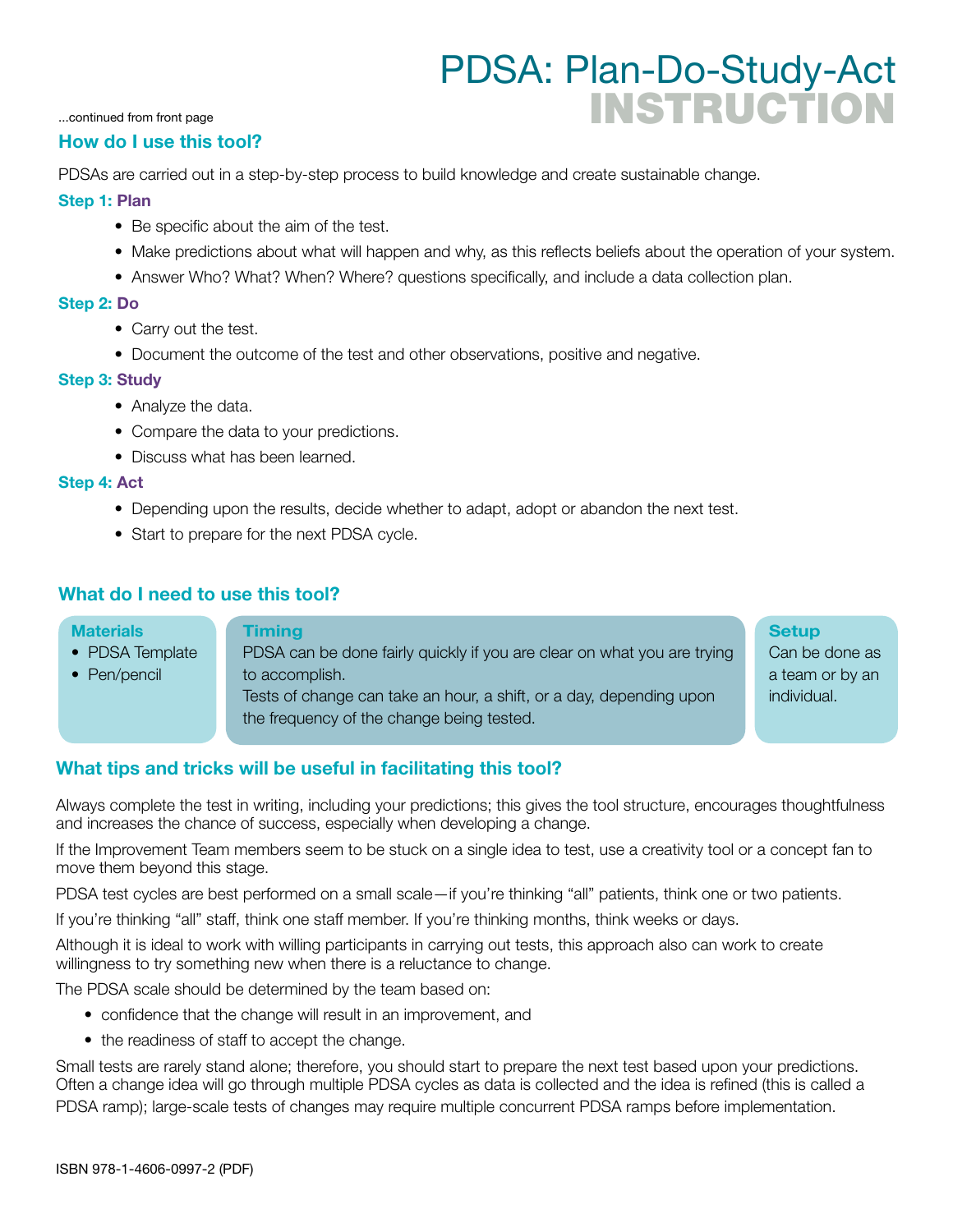# PDSA: Plan-Do-Study-Act

| <b>Test Topic:</b>                              |                                  | Cycle #:                          | Date:                                    |                                                 |  |
|-------------------------------------------------|----------------------------------|-----------------------------------|------------------------------------------|-------------------------------------------------|--|
|                                                 |                                  | <b>PLAN</b>                       |                                          |                                                 |  |
| The purpose of this cycle is to: $\Box$ Develop | $\Box$ Test                      | □ Implement                       |                                          |                                                 |  |
| What questions do you want to answer?           |                                  | <b>What are your predictions?</b> |                                          |                                                 |  |
|                                                 |                                  |                                   |                                          |                                                 |  |
| Plan to collect data to answer your questions:  |                                  |                                   |                                          |                                                 |  |
| What data will be collected?                    | How?<br>(checklist, chart audit) | Who?<br>(name or role)            | When?<br>(times, dates -<br>be specific) | <b>Where?</b><br>(unit, area, charts)           |  |
|                                                 |                                  |                                   |                                          |                                                 |  |
| List tasks necessary to set up test:            |                                  |                                   |                                          |                                                 |  |
| <b>What?</b><br>(specific task)                 | How?<br>(checklist, chart audit) | Who?<br>(name or role)            | When?<br>(times, dates -<br>be specific) | <b>Where?</b><br>(unit, area, -<br>be specific) |  |
|                                                 |                                  |                                   |                                          |                                                 |  |